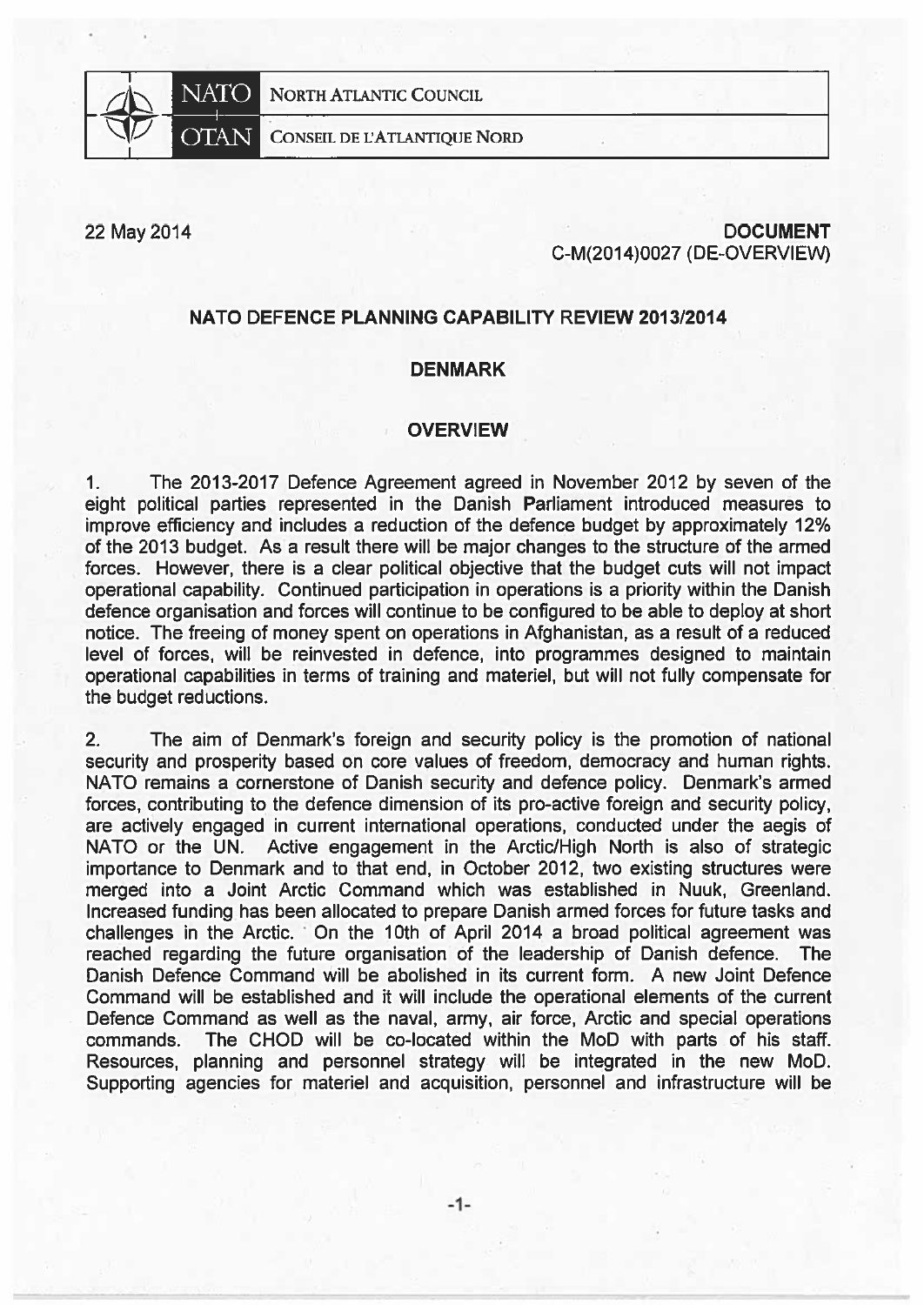## C-M(2014)0027 (DE-OVERVlE

subordinated to the MoD. When fully implemented, the new organisation of the Danish defence will result in an estimated annual saving of 170 million Danish Kroner.

3. The main structural change for the land forces, as outlined in the Defence Agreement, is for the six combat baftalions to be reconfigured into three larger battle groups, of which one will be maintained at high-readiness, and also three skeleton battle groups. lncreased resources have been allocated to special operations forces (SOF) and <sup>a</sup> SOF command (SOCOM) will be created. Support functions will also be amalgamated and new joint service support units will be established for force protection, logistic and medical capabilities. Streamlining and development initiatives will reduce the number of personnel involved in human resource activities and also the number and locations of defence establishments.

4. Planned procuremen<sup>t</sup> includes armoured personnel carriers, <sup>a</sup> new artillery system, engineer equipment, night vision, observation and sensor equipment, individual soldiers' equipment (including weapons) communications equipment, maritime demining equipment and smaller vessels, maritime helicopters (MH-60R Sea Hawk), <sup>a</sup> third Arctic patrol vessel (Knud Rasmussen class), aircraft updates, equipment for special operations forces and replacement wheeled vehicles for ali the services. Furthermore the process of selecting a new fighter aircraft has been re-initiated; a decision on the type is expected in 2015. Replacement of the Danish combat aircraft capability will be chailenging given the size of the investment. However, the planned replacement is par<sup>t</sup> of <sup>a</sup> long-term acquisition plan aiming at modernising the equipment of the Danish armed forces in <sup>a</sup> step by step manner. in recent years priority has been given to the acquisition of naval surface ships and presently major acquisitions for the army.

5. Denmark places <sup>a</sup> grea<sup>t</sup> emphasis on "green defence" and sustainable solutions, working to ensure that defence operates in an energy efficient way and saves resources where feasible.

6. Denmark has maintained on average 8% (some 736 personnel) on land operations in the pas<sup>t</sup> two years (2012-2013). Land forces personnel have participated in KFOR, ISAF, and several UN missions. Denmark has deployed SOF Task Force 7 (TF-7) as par<sup>t</sup> of the ISAF SOF organization. Although combat units will be withdrawn from Afghanistan by mid 2014, <sup>a</sup> smaller Danish military commitment of up to 150 personnei will remain in the theatre throughout 2014 to conduct training in the Kabui area. Since 2008 Denmark has contributed to Operation Ocean Shield with one large unit for six months each year. It contributes to the Standing Naval Forces (SNF) with <sup>a</sup> fiagship, including the staff, every three or four years, the next being in the second half of 2014. Denmark is the lead nation for the maritime transport suppor<sup>t</sup> to the joint OPCW-UN mission to remove chemical agents from Syria and has provided one roll-on/roll-off (Ro-Ro) cargo ship (Ark Futura) and an Absaion class liftoral combat ship as an escort. in 2012 and 2013, the air force contributed one C-130 medium transport aircraft, one mobile air control centre and HQ staff and personnel for an OMLT in support of the ISAF mission. In the second half of 2014 Denmark will contribute two/three EH-101 Merlin troop transport helicopters in support of the ISAF mission. It also provided two CL-604 Challenger aircraft for maritime patrol missions in suppor<sup>t</sup> of Operation Ocean Shield for four months and two months and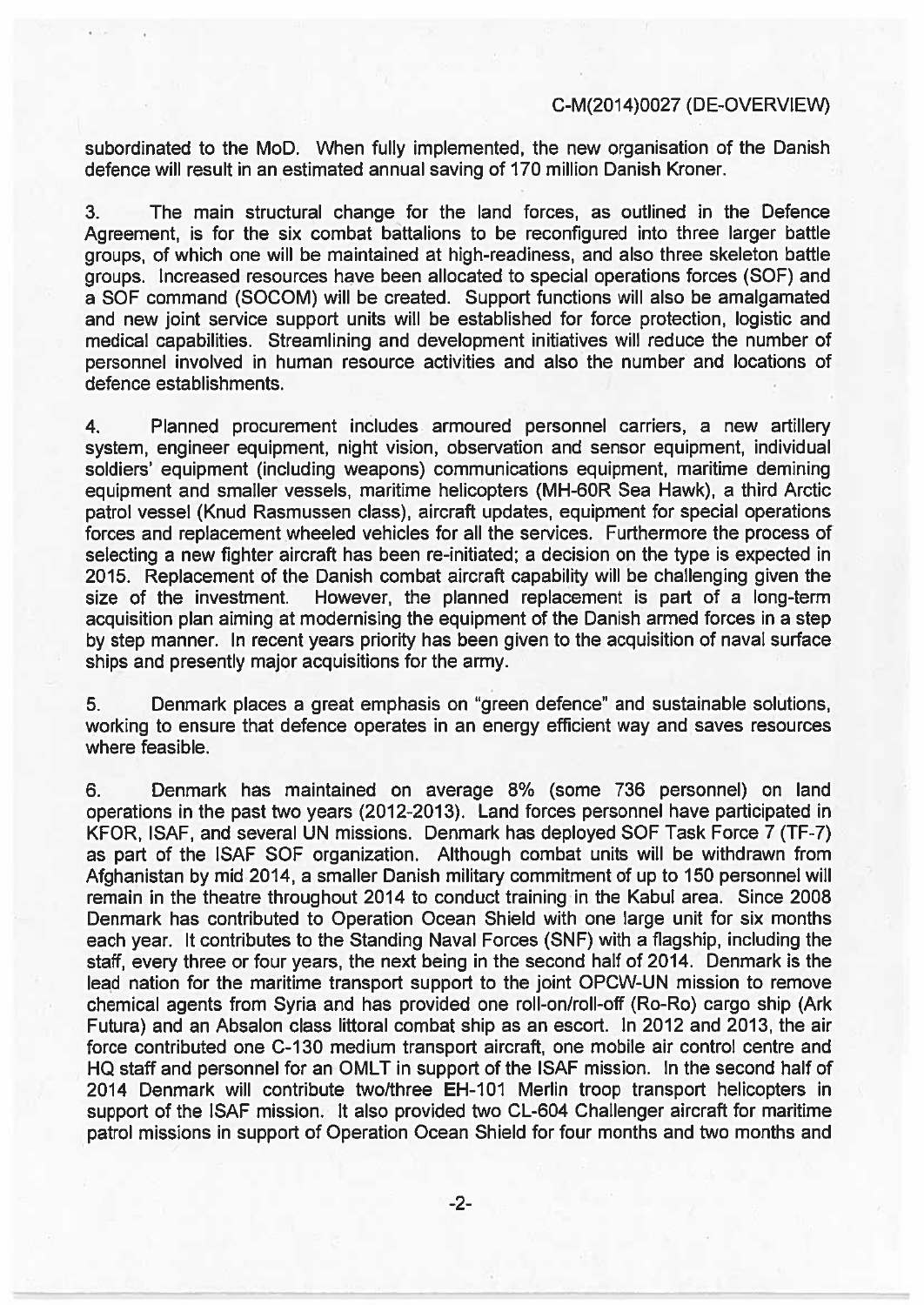## C-M(2014)0027 (DE-OVERVIEW)

an average of ten personnel each to UN missions in Korea (UNCMAC), Liberia (UNMIL), South Sudan (UNMISS) and Syria (UNTSO). It also contributed four F-16 combat aircraft to the NATO air policing mission in the Baltic states far four months. Denmark will reinforce the NATO air policing mission in the Baltic states from May to August 2014 with four (plus two) F-16 fighter aircraft. in 2013 it continued to suppor<sup>t</sup> the four UN missions with an average of six personnel. Denmark contributed <sup>a</sup> surgical team to the United Kingdom's role 2 enhanced medical treatment facility in Camp Bastion in Afghanistan. In 2012 Denmark's Peace and Stabilisation Response mechanism/arrangements provided <sup>a</sup> total of 51 civilian personnel in suppor<sup>t</sup> of operations, including personnel to EU civilian crisis managemen<sup>t</sup> missions, the United Kingdom-led provincial reconstruction team in ISAF änd NATO. In 2013 Denmark seconded 41 civilian experts. Denmark had some 40- 50 police officers continuously deployed on international missions in 2013. In addition, Denmark makes regular contributions to the NRF and has increased its contributions following the reductions in ISAF. The land forces strength for 2013 was 8,770 with 5,687 (64.8%) deployable and 1,000 (11.4%) sustainable personnel. Denmark has 11 ships, all of which are deployable, and one (9%) is sustainable. It also has 66 aircraft (excluding SAR and training aircraft and those in deep storage) of which 48 (72.7%) are deployable and eight (12.1%) are sustainable.

7. A land forces structure reform, including future capability development programmes, started in 2014 with <sup>a</sup> continued focus on the battalion battie group level. Denmark will provide the mechanised infantry baffalion group sought by NATO Capability Targets. It is also able to provide the requested mechanised infantry brigade but would need 24 months notice to do so, some 18 months longer than required by the relevant NATO Capability Target. Moreover, the brigade and the deployable mechanised infantry battalion group have some capability shortfails (lack of ground based air defence (GBAD) (noting that this capability is not <sup>a</sup> NATO Capability Target requirement for Denmark), unattended ground sensors team and brigade level ISTAR, and some engineer capabilities). The current combat battalions and combat suppor<sup>t</sup> and combat service suppor<sup>t</sup> units are to be reconfigured into three larger standing core battie groups with one battle group on high-readiness. From these three battle groups Denmark will be able to fulfill three task-tailored battle group rotations. Following renewed political approval, and the necessary supplementary force production, <sup>a</sup> further three battie group rotations can be undertaken based on the skeleton battle groups, and thereby a mission can be sustained, while meeting the national rotation policy. For non-Article V operations, that is <sup>a</sup> six-month depioyment followed by two and <sup>a</sup> half years at home. One division and two Brigade headquarters will remain, primarily to provide force production including force development, general training and mission tailored training and exercise.

8. Denmark has land and maritime SOF from the army (Special Operations Land Task Group (SOLTG)) and the navy (Special Operation Maritime Task Group (SOMTG)), which are organized under the army and navy operational commands, respectively. The Defence Agreement mandates the establishment of <sup>a</sup> new Special Operation Command (SOCOM) from 2014, achieving full operational capability in 2018. Once fully operational the SOCOM will be the backbone of <sup>a</sup> Special Operation Component Command Framework Minus (SOCC FRWK(-)) as lead nation. The SOF air capability is dual-hatted and will be improved with the establishment of <sup>a</sup> Special Operations Air Task Group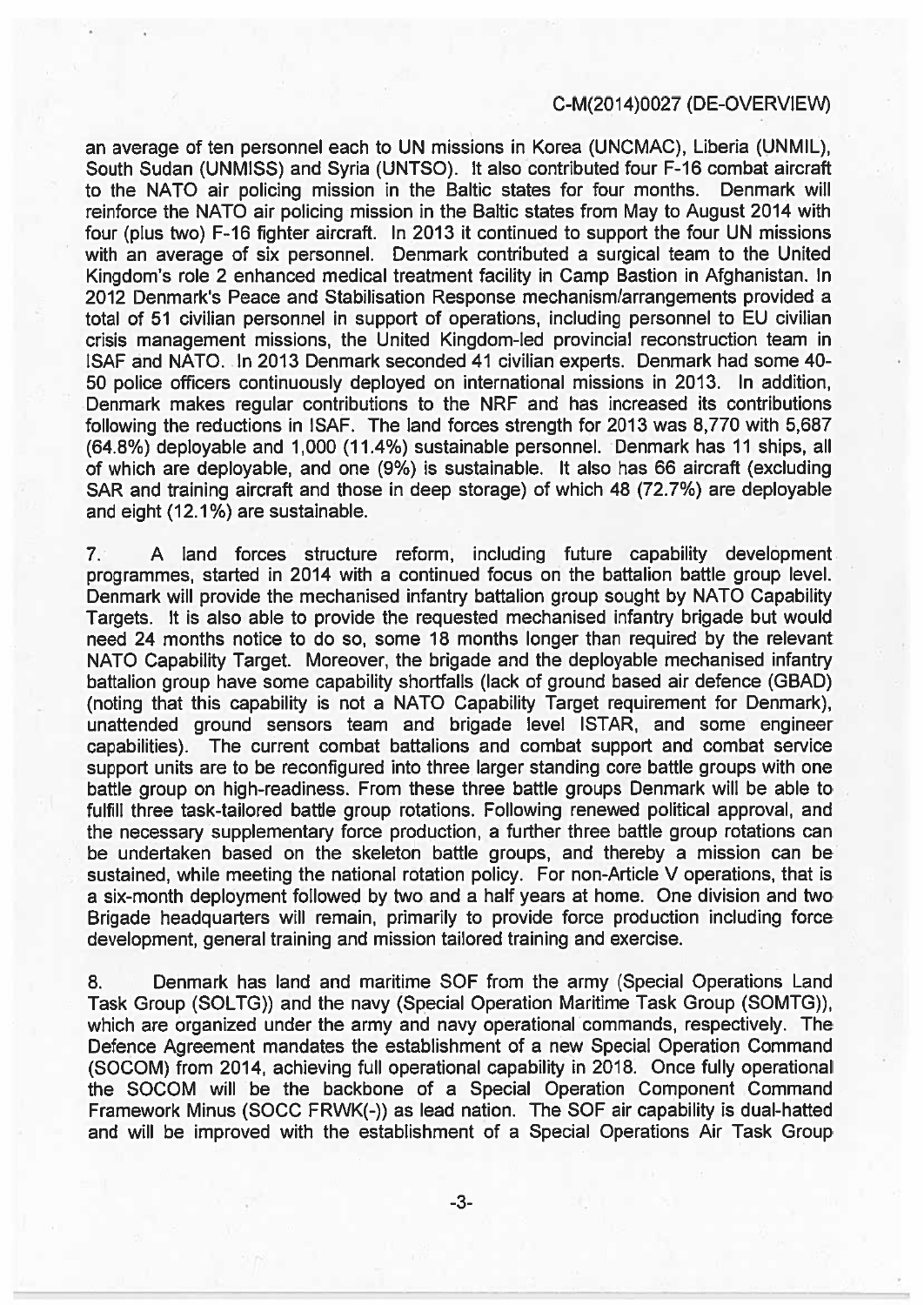### C-M(2014)0027 (DE-OVERVIEV'

(SOATG) with two Special Operation Air Task Units (SOATU) in 2014. A SOATU-FW will have access to one C-130J and a SOATU-RW to two EH-101 Merlin helicopters and will be further improved in 2016 with the creation of a second SOATU-RW and access to an additional two EH-101 Merlin helicopters.

9. Denmark employs both civilian and military assets within <sup>a</sup> comprehensive approach. A steering committee comprising of senior officials from the Ministry of Foreign Affairs (MFA), MoD, the Prime Minister's office and the Ministry of Justice (M0J) meets on <sup>a</sup> monthly basis to discuss relevant issues. For specific missions and operations, such as Afghanistan, <sup>a</sup> special task force is established. Denmark will provide S&R capabilities as requested by the relevant NATO Capability Targets.

10. The structure of the Royal Danish Navy continues to be built up in accordance with the current and previous Defence Agreements and when the third, and last, Knud Rasmussen Arctic patrol vessel enters service (by 2018) the restructuring will be complete It reflects a reorientation away from a coastal fleet, made up of numerous small and midsized units, to an ocean-going fleet, composed of fewer but larger units, designed to be able to respond to the entire spectrum of maritime operations. The core of the navy is three 6,000 ton multi-role Iver Huiffeldt class frigates and two 6,300 ton Absalon class littoral combat ships, these are supplemented by four 3,500 ton Thetis class and two Knud Rasmussen Arctic ocean patrol vessels that are mainly designed and dedicated to patrolling the Arctic and North Atlantic areas. Denmark fulfils most of the capability codes/statements for warship capable for its primary warships. However, despite an ambition to be able to engage in the full spectrum of NATO operations, the ability to provide kinetic effects in high intensity engagements is, currently, somewhat limited owing to the relatively limited fire power (anti-air warfare and anti-submarine warfare) of the major units.

11 Denmark has reduced the size of its combat air fleet but provides <sup>a</sup> substantial proportion of its air assets as deployable contributions for expeditionary operations. Its main fixed-wing capabilities are 30 multirole F-16 multirole combat aircraft, four C-130J transport aircraft and three CL-604 MPA. Out of 14 EH-101 Merlin transport helicopters, Denmark will provide six for deployed operations, the others being reserved for national tasks. Four of the six deployable helicopters and one C-130 transport aircraft will be capable of CSAR and SOF missions. The air force will be able to meet most NATO Capability Targets, although it Iacks sufficient deployable air base suppor<sup>t</sup> and protection modules, and will therefore be dependent on other nations to operate from deployed locations. Denmark has also no intention of acquiring an air-to-air refuelling capability or <sup>a</sup> long range ISR platform. Aircraft are suitably equipped with self protection devices and are able to operate by day and night under adverse weather conditions. Stockpiles of precision guided munitions are below NATO targets and stand-off weapons are not par<sup>t</sup> of the inventory. Denmark has taken an initiative to explore possibilities for multinational cooperation to ensure higher availability of precision guided munitions. This could evolve into <sup>a</sup> Smart Defence project. Denmark is <sup>a</sup> member of NAPMO and the AGS programme. ACCS will be incorporated into Denmark's air defence network.